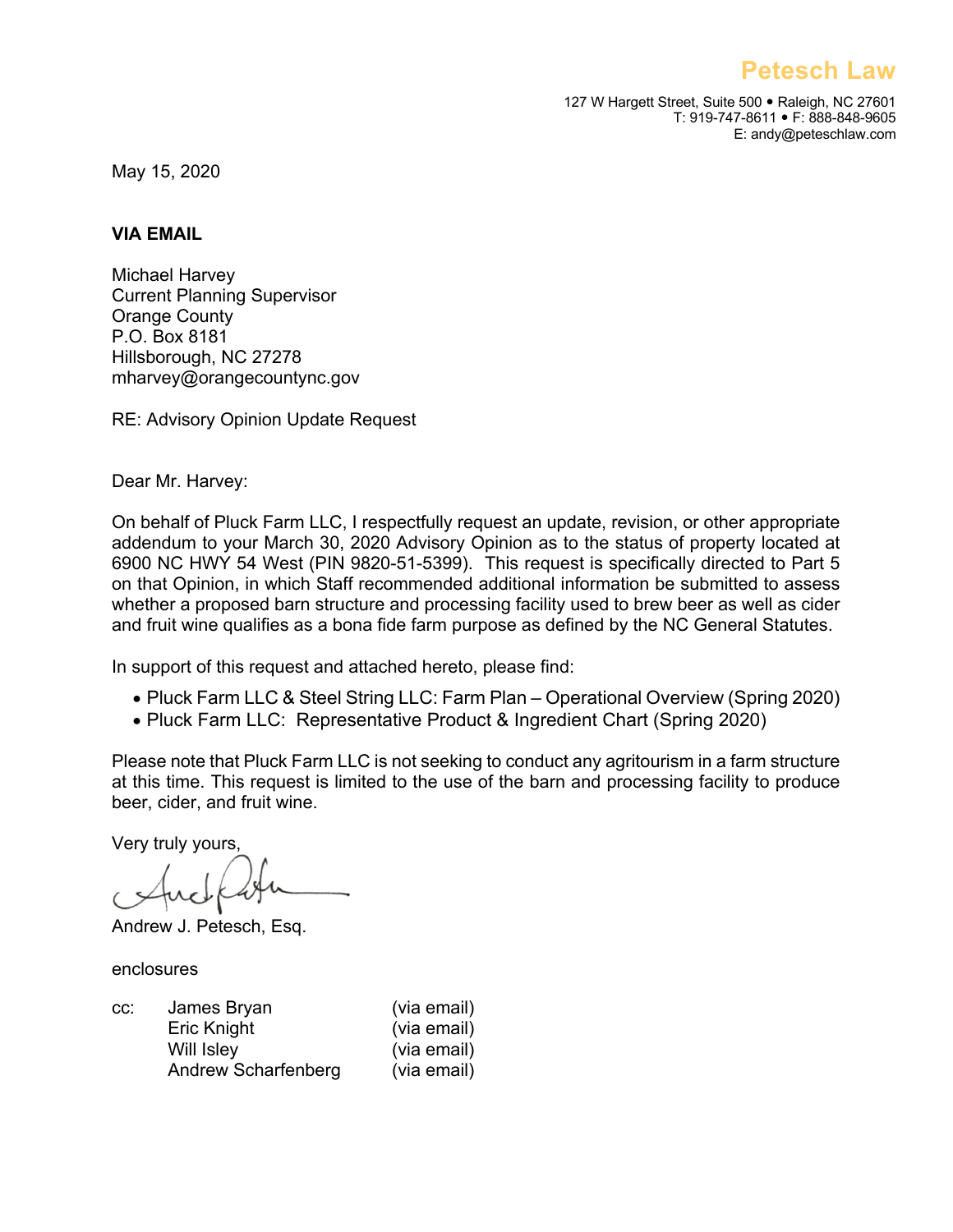## **Pluck Farm LLC & Steel String LLC** Farm Plan – Operational Overview Spring 2020

Pluck Farm is a fifty-seven (57) acre farm in western Orange County located along NC HWY 54. The farm plan is based on holistic, integrated crop and livestock regenerative models of agriculture that increase soil fertility, reduce erosion, encourage biodiversity while producing a wide variety of value-added products. Agricultural products include pastured meat, honey, herbal extracts, compost, fruit, and nuts as well as beer, cider and wine. In addition to approximately twenty (20) acres of pasture, orchards and crops fields, we have approximately thirty-seven (37) acres of woodlands and a half-acre pond. In 2027, approximately eleven (11) acres of pine forest are marked for partial harvesting (improvement cuts) and reseeding. In addition to these operations, Pluck Farm will be open to the public seasonally for weekend farm tours.

Livestock operations will consist of rotational grazing of sheep and some poultry throughout our pastureland. The pasture will be seasonal covers and forage to help build soil fertility for future orchard plantings. The livestock will be stocked at a rate under carrying capacity of the land. In addition to yielding high-quality grass-fed meat, livestock operations will improve soil fertility and sustainable land management for the full range of present and future farm operations. Grazing pastures are integrated into orchards as a system to improve productivity of fruit and nut crops. During late fall and winter, livestock will rely on hay and spent grain and fruit from brewing, cider and fruit wine operations for sustenance. Perimeter fencing will be set up around each pasture, with mobile livestock fencing used to set up for rotational paddocks.

Covering almost two acres, the orchards will primarily be planted with apples, hazelnuts, pecans, persimmons, plums and pawpaw. Hop plants will surround the north, south and eastern walls of the barn and processing facility. Totaling roughly fifty (50) plants with best suited varieties to be planted along trellises in currently allocated fields once the rhizomes are acclimated to the soil and climate of the land. Hops will be harvested and used fresh as well as aged to produce traditional Belgian style farmhouse beers. Nearby will be other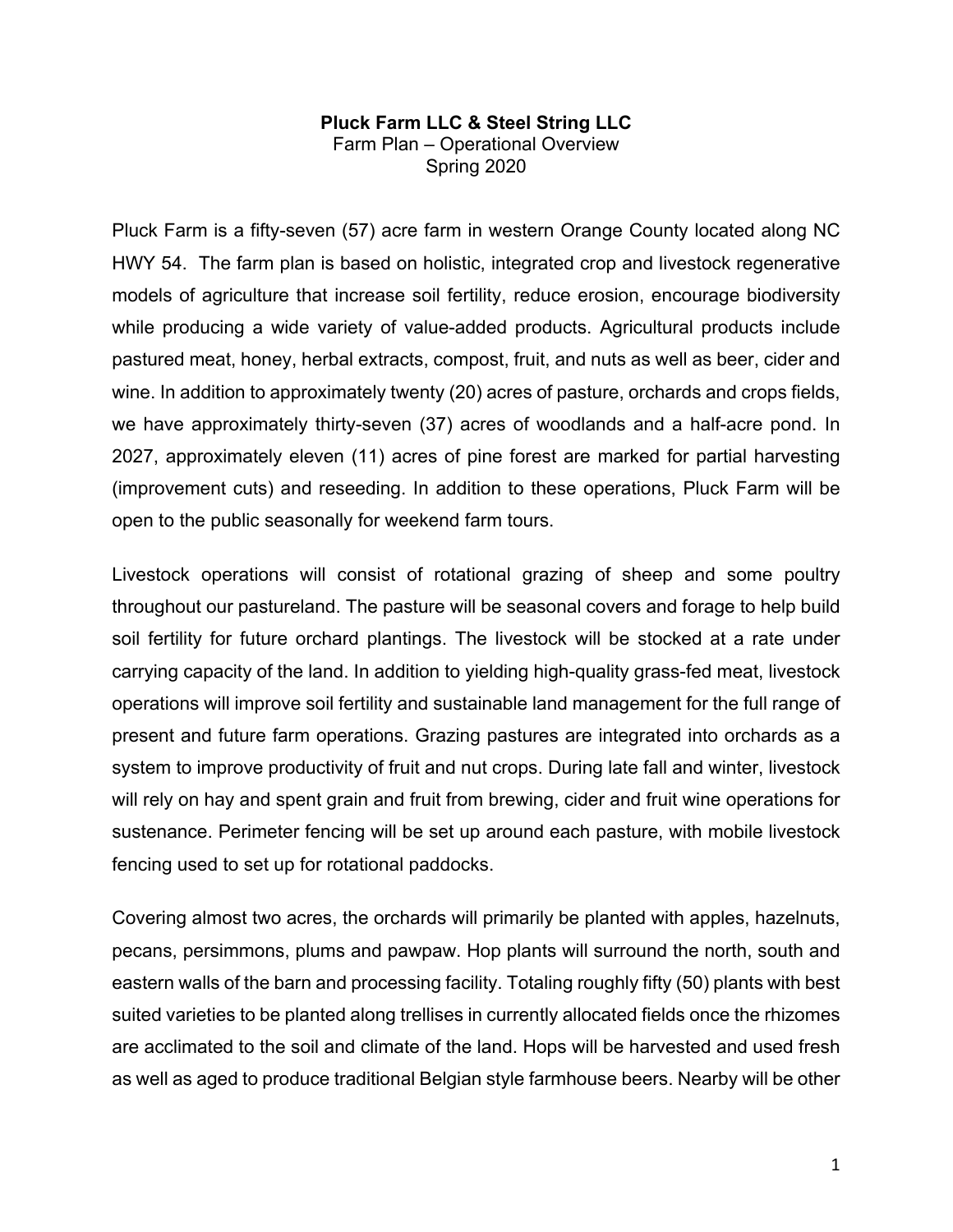trellis crops, e.g. Muscadine grapes and Maypops. Initially, one half-acre plot will serve as an intensive berry operation for blueberries, blackberries, goumi berries, aronia, mulberries with approximately 2500 square feet reserved for annual crop production (e.g. melons, corn). An additional acre in this area may be eventually utilized for crop production. Over time, more pasture will be planted with fruit and nut trees including chestnut. Not only will these fruits allow us to produce unique beers, ciders and wines but also preserves, juices and pickles.

Plans include the construction of a processing facility barn that is vital to support, process, store, treat and pack agriculture and agricultural products produced on a farm. This includes the brewing of beer and fermenting of wine, mead, and cider utilizing the fruits, nuts and herbs grown on site. The processing facility will also be used to wash and prepare raw produce for the market including vegetables, fruit and mushrooms. And to package and process value added goods such as sauerkraut and kimchi, hot sauces, jams and jellies, pickles and more. Finished products will be stored in the refrigerator in the processing building and also sold as retail sales in the gift shop as permitted under the NC General Statutes. The building will also be used to store equipment used in the various agricultural processes (e.g. crates, egg shells, pots, pans, bottles, jars), along with equipment used in the cultivation of trees for both nuts, timber, and fruit orchards and row crops (e.g. chainsaws and other forestry equipment, farm implements, plastic sheeting, wood, seeds and starts).

Steel String Brewery, which is also owned by Eric Knight, will be the primary brand for beer brewed on site and oversee the brewing beers, ciders, fruit wines and other packaged agricultural liquids. Steel String will also be in charge of processing solid waste either as compost or livestock feed. Steel String is a certified Got To Be NC agricultural product by the NC Department of Agriculture and uses North Carolina grown ingredients whenever possible.

The process of brewing involves taking malted grains (wheat, barley, oats) – grown on Pluck Farm or other local farm where possible – and mixing them with water drawn from the well on site, boiling the product with hops and any additional sugars, such as Pluck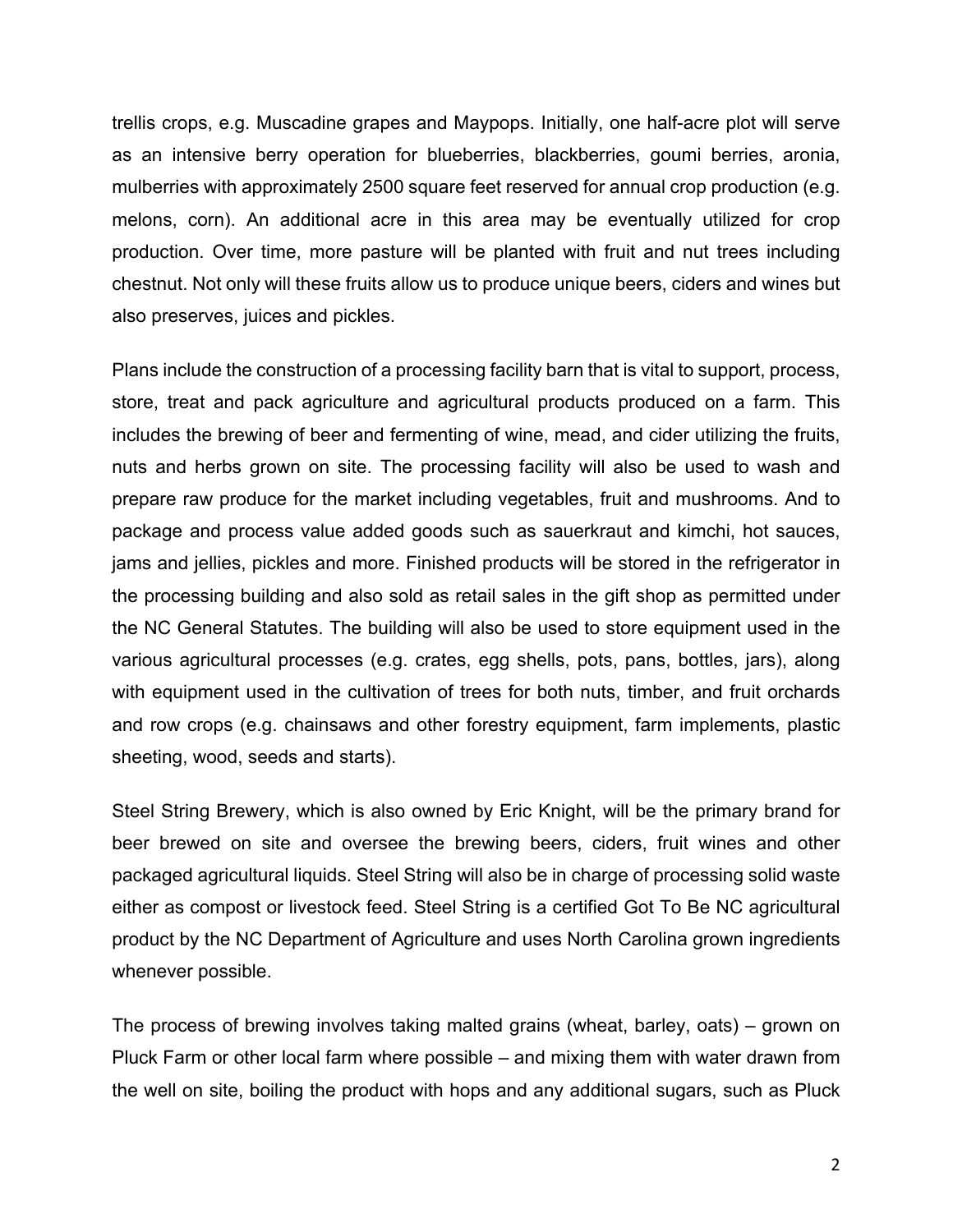Farm honey, and then fermenting with yeast, which we also plan to capture from fruit trees on the farm. After fermentation, fruit and/or additional hops may be added along with  $CO<sup>2</sup>$  to finish the beer. All ingredients added to Steel String beer are farm products. We do not and will not in the future add food products to beer.

Several small herb gardens will be placed around the brewing facility along the property's front pasture. These will be used in making beer as well as extracts and tea. Honey harvested from our apiary will be used in beer production and sold separately as a separate product. Honey bees will also assist in pollinating orchards and other crops.

Pluck Farm and Steel String plan to have about ten (10) brewed products available throughout the year, although the exact recipes will vary based on seasonality of ingredients and other factors. A representative sample of products and their respective ingredients is attached.<sup>1</sup> Cumulatively, over fifty (50) percent of the non-water agricultural product ingredients, as measured by weight, will be grown on Pluck Farm.2 Approximately ninety-nine (99) percent of non-water ingredients are sourced from either Pluck Farm or another North Carolina farm – leaving on average less than one (1) percent of non-water ingredients from farms outside this State.<sup>3</sup>

Pluck Farm will develop walking trails through sections of the thirty-seven acre woodlands and be available to visitors on days when we are open to the public and include educational and artistic displays about the plants, animals, systems and values we have

<sup>&</sup>lt;sup>1</sup> See attached product & ingredient chart. Two Berliner Weisses, two IPAs, two Saisons, a dark beer, and several sours is representative of product types distribution at any given point during the year.<br><sup>2</sup> Although all water used in the brewing process will be sourced from Pluck Farm wells, water

weight is excluded from the analysis as it is assumed that water is not an agricultural product.

 $3$  These calculations do not include cider or fruit wines, which are also part of the Farm Plan and will be brewed, mulled, or fermented on the farm. Non-water ingredients for ciders and fruit wines would be one hundred (100) percent grown on Pluck Farm. Feasible batch sizes and yields from Pluck Farm orchards and berry operations are not yet reliably quantifiable, so these values are not part of the cumulative percentages, but obviously the proportion of Pluck Farm sourced ingredients used in all beer, cider, and fruit wine products made at Pluck Farm would only increase.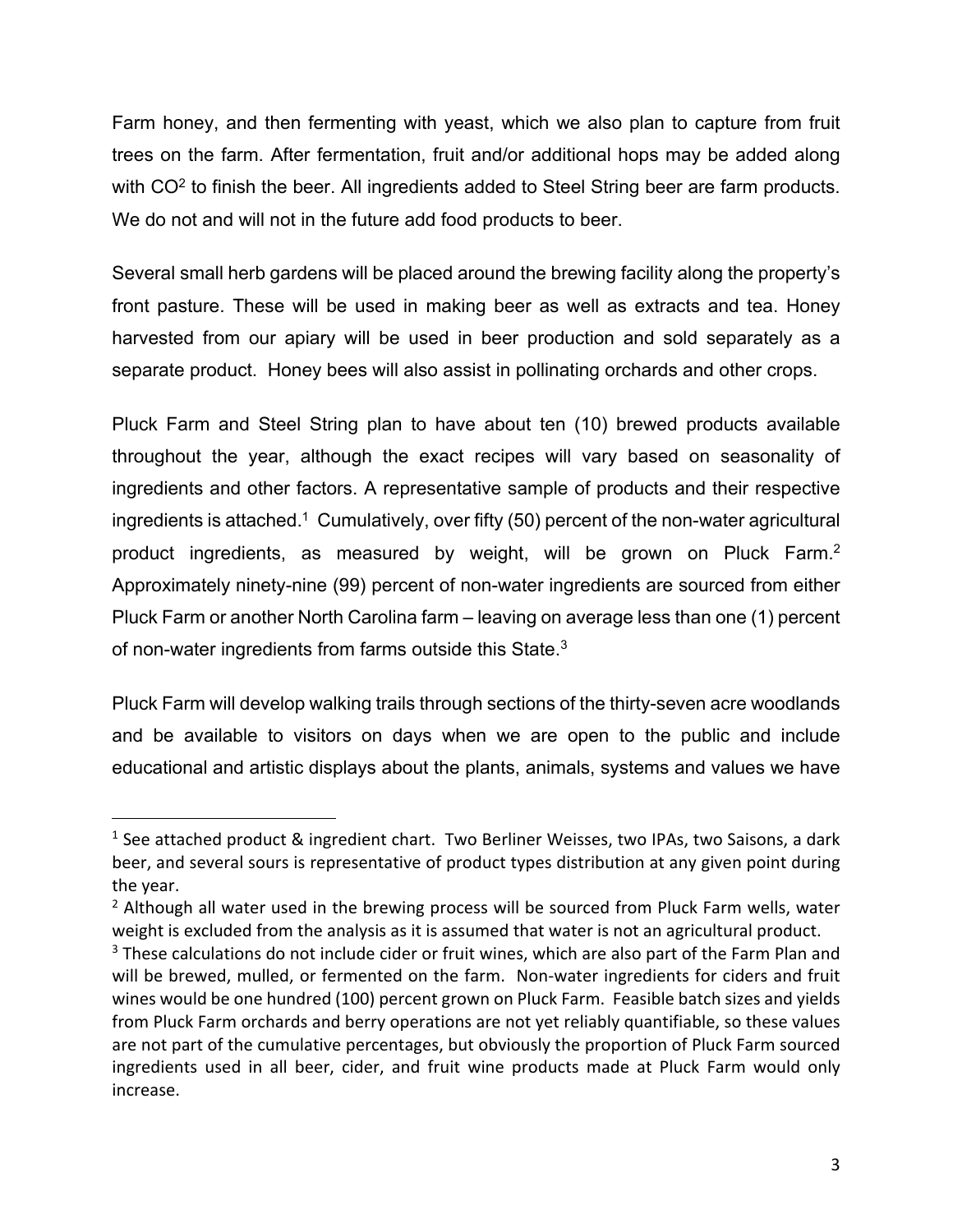built into the farm. Outdoor farm tours, foraging walks, and volunteer workdays will encourage the public to be more invested in sustainable high-quality food production and conservation of dwindling productive farmlands. No agritourism, including tours or events, will take place in the processing facility and barn structure until Pluck Farm LLC or other appropriate entity under the NCGS has obtained qualifying farmer sales tax exemption certificate from NCDOR,